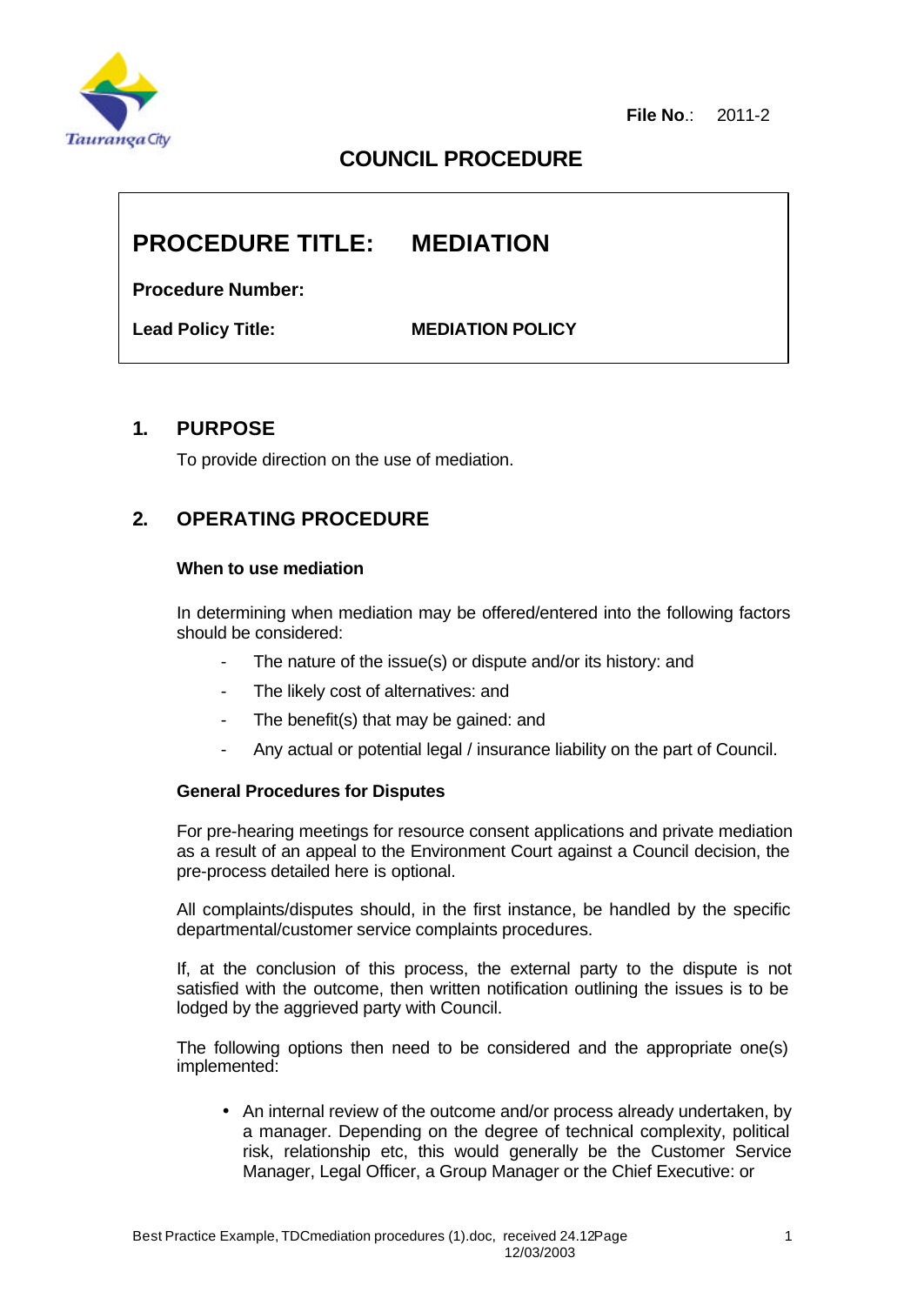- An internal peer review of the outcome and/or process already undertaken. This would generally involve a person of similar technical understanding and experience, to that of the original decision maker and if possible from a different area of Council: or
- An external peer review.

One of the review options above should generally be undertaken before mediation is considered, unless the Chief Executive or Council decides otherwise.

#### **Selecting People to Represent Council at Mediation**

When deciding who will represent Council in a mediation process the Chief Executive or his/her delegate, will ensure there is no significant imbalance in numbers between the parties.

Council representatives should have appropriate knowledge of the issue, be competent to negotiate an agreement and where possible have the full delegated authority to enter into an agreement on Council's behalf.

#### **Preparation for Mediation**

Prior to mediation staff shall be fully familiar with the issue and documentation.

For pre-hearing meetings for resource consent applications and private mediation as a result of an appeal to the Environment Court against a Council decision, the pre-process detailed here is optional as these generally have their own specific requirements:

Prior to any preliminary conference arranged by the mediator, preparation should include:

- Clearly establishing, in writing, the extent of authority the Council representatives have to settle: and
- A written summary of the:
	- Background to the dispute, outlining all the known facts: and
	- Sequence of events up to the signing of the agreement to mediate: and
- A brief written summary of the issue(s) to be solved: and
- A copy and schedule, in chronological order, of all documents related to the dispute.

Some documents may not be publically available under the Local Government Information and Meetings Act 1987(LGOIMA). These should not be made available to the other party.

• A copy of the publically available documents, along with a copy of the schedule of all related documents (with reasons why, under the LGOIMA individual documents cannot be released) and the summary of the background and sequence of events is to be made available to the other party via Council's Legal Officer.

Note that the term "documents" means any recorded information held by Council regardless of the format or medium in which it is held.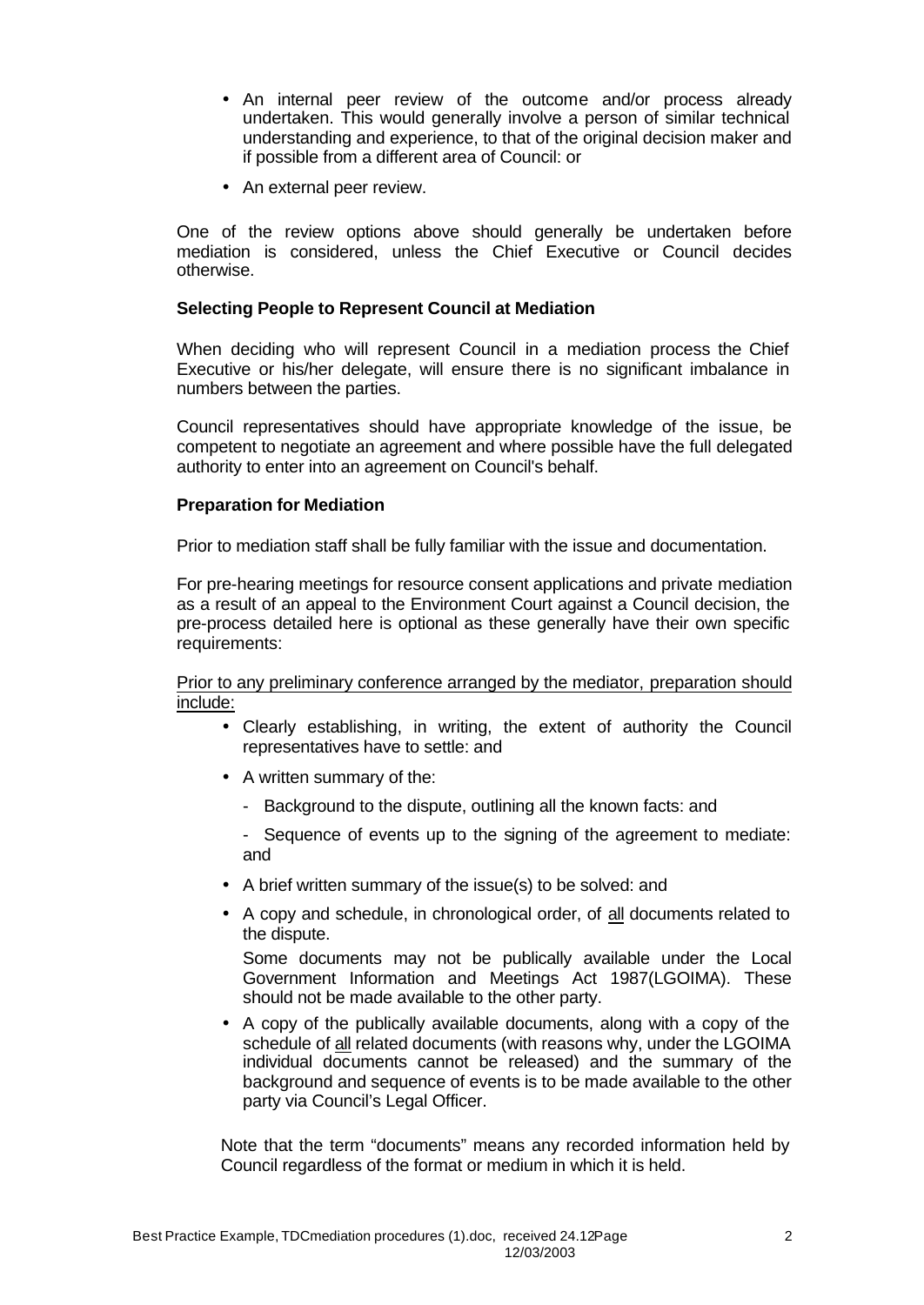#### **Selecting a Mediator**

Mediators must be people:

- With a recognized mediation qualification: and/or
- With substantial experience in mediation: and
- With suitable experience in the field of the dispute / issue: and
- Who belong to a relevant professional organization which requires its members to adhere to an explicit code of ethics and which implements specific disciplinary procedures in the event of complaints or allegations of misconduct against its members: and
- Who, through other dealings with Council, are not likely to hold a potential bias in carrying out their role as mediator.

#### **Reporting on Mediation Entered Into**

All elected members are to be advised informally when and with whom mediation is being entered into and when it is settled or terminated.

Mediation used for pre-hearings for resource consent applications is excluded from this requirement.

#### **Budget for Mediation**

The cost of employing mediators is:

- To be charged to the activity which is directly involved in the mediation: and
- To be charged to a separate "mediation" line item: and
- To be budgeted centrally in the democracy activity.

The Democracy Manager is to authorize a matching journal to transfer the funding to the activity incurring the expense, provided there are dedicated funds available to do so. The activity will have to manage the cost within their own budget if the central fund has all been used.

The following are to be paid for and funded by the activity directly involved.

- Mediators used for pre-hearings for resource consent applications.
- Private mediation for Environment Court appeals.

The cost of settlements arising from mediation will not be funded from the central mediation budget in Democracy.

#### **Guidance on the use of the Policy / Procedures**

The Democracy Manager will be responsible for providing advice and support on the use of the mediation policy and its procedures.

## **3. RELEVANT DELEGATIONS**

Where appropriate the Chief Executive will delegate authority to Group Managers to: